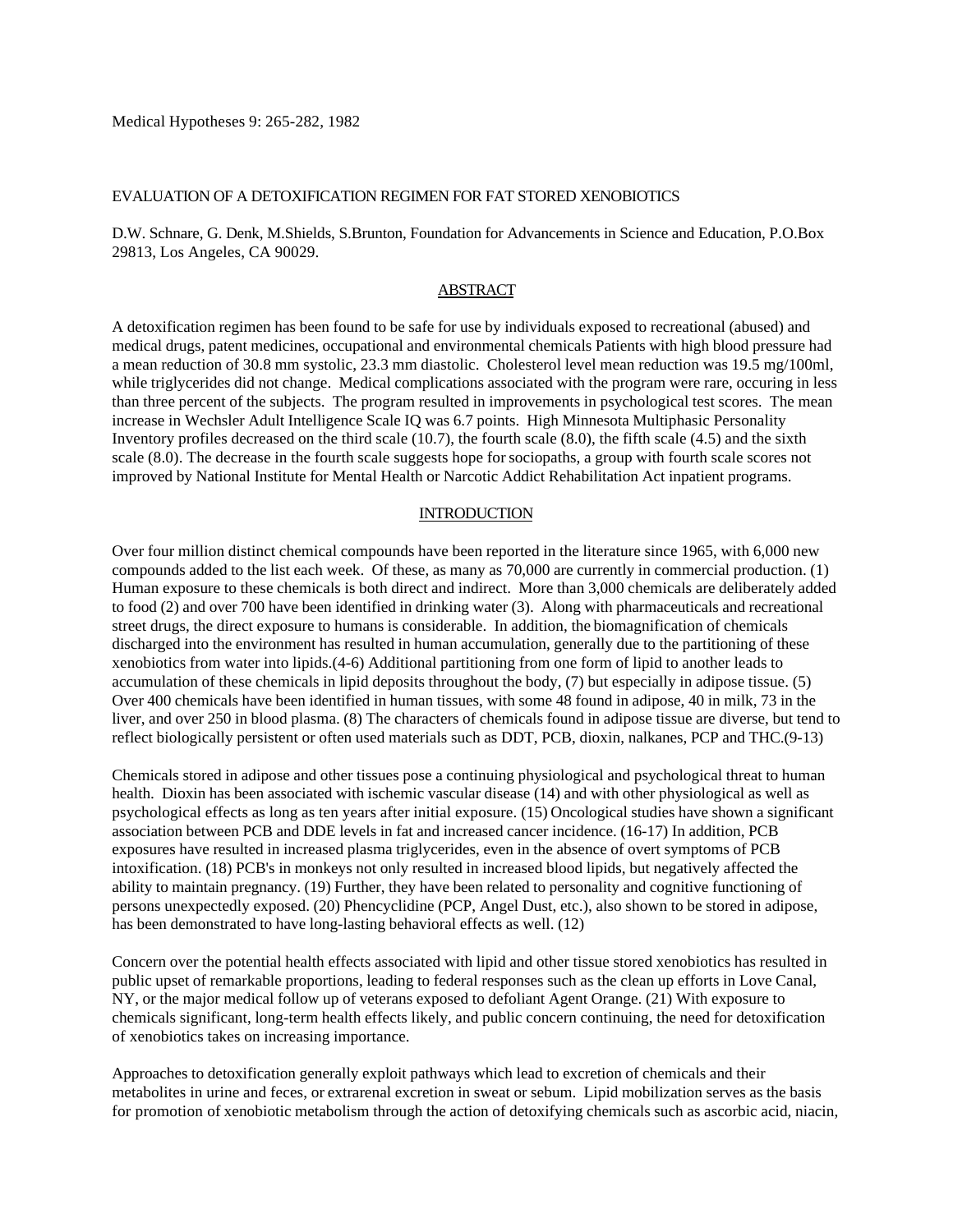and phenobarbital. (22-25) Typically, lipid mobilization is not enhanced prior to use of bioactive chemicals, however techniques have been studied which accomplish increased mobilization, especially through starvation (5,26-27) or exercise. (28-29) A fecal associated route exists which is not dependent upon bioactive chemicals and partitions xenobiotics through the intestine wall into non-absorbable materials such as paraffin. (30)

The second major class of pathways is extrarenal excretion via sweat or sebum. One of these pathways (it is unclear which) has been identified as a route for loss of n-alkanes, (11) paraffinic hydrocarbons, (31) methadone, (32) amphetamines (33) and antiepileptics, (34-35) among others.

The purpose of this paper is to present clinically observed physiological and psychological changes in subjects who underwent a comprehensive extrarenal excretion regimen intended to remove lipophilics and other xenobiotics from the body. This study was developed to evaluate clinical manifestations associated with the regimen, and is preliminary to a study of its efficacy.

### METHODOLOGY

Test Subjects One hundred and three individuals who enrolled in the detoxification program volunteered for additional testing concomitant with the program. California guidelines for human experimentation were used. Individuals were accepted on a first application received basis for a period of four weeks. Initial interviews were used to collect demographic data and obtain informed consent.

In addition to the experimental group, a control group of nineteen individuals was accepted on a first application basis. Initial interviews were used to collect demographic data and administer intelligence and psychological tests. They received no special instructions on diet, exercise, vitamins or any activities and were simply tested and retested three weeks later to determine any variance on repeat intelligence testing over this short time period.

Detoxification Regimen The detoxification regimen (36-38) consists of seven components: (a) Physical exercise, preferably runnin aerobically, for 20-30 minutes immediately prior to sauna exposure. ?b) Forced sweating by sauna at 140-180 OF (46-68 OC) for two and one half to five hours daily, immediately following the physical exercise. The exposure was as close to five hours as could be comfortably taken. The sauna was done in one period each day, with short breaks for cooling shower or additional exercise permitted. (c) A nutritional supplement centered around gradually increasing doses of niacin kept in strict proportion with other vitamins and minerals, including vitamins A, D, C, E, B Complex, Bl and multi-minerals containing calcium, magnesium, iron, zinc, manganese, copper, potassium, and iodine. (d) Water, salt and potassium taken as needed to avert dehydration or salt depletion due to the concentrated sweating. (e) Polyunsaturated (allblend) oil, from 28 tablespoons daily based on individual tolerance. (f) Calcium and magnesium supplements. (g) A regular daily schedule with balanced meals and adequate sleep. No medications, drugs or alcohol were permitted during the period of the regimen (two exceptions as noted). Participants were directed to follow their usual diet and not make any major changes in food consumption.

This regimen was followed daily for about three weeks, and until the individual subjectively realized the point at which his body was "free from impurities". (36) The individual filled out a progress report daily. These reports were reviewed daily by the program director to ensure standardness in application of the regimen. The program director directed increases in nutritional supplements, evaluated subjective changes reported, and directed individuals to their medical professional when any medical problems or questions arose. A medical history and physical examination was required before the program was begun, and individuals with heart disease or anemia were not permitted to continue with the regimen. Each of these program components are standard to use of the regimen and were not, therefore, added for the purpose of the investigation.

Physiological Tests and Observations Prior to commencement of the regimen, laboratory analysis of blood cholesterol and triglycerides was conducted. Two individuals with incompletely diagnosed heart disease, one individual with an undiagnosed neuromuscular disorder, and two people with adrenogenital syndrome were excluded from the study. Two patients on high blood pressure medicine (Catapres 0.2 mg b.i.d; Aldomet 250 mg t.i.d, Inderal 40 mg b.i.d.) were continued unchanged.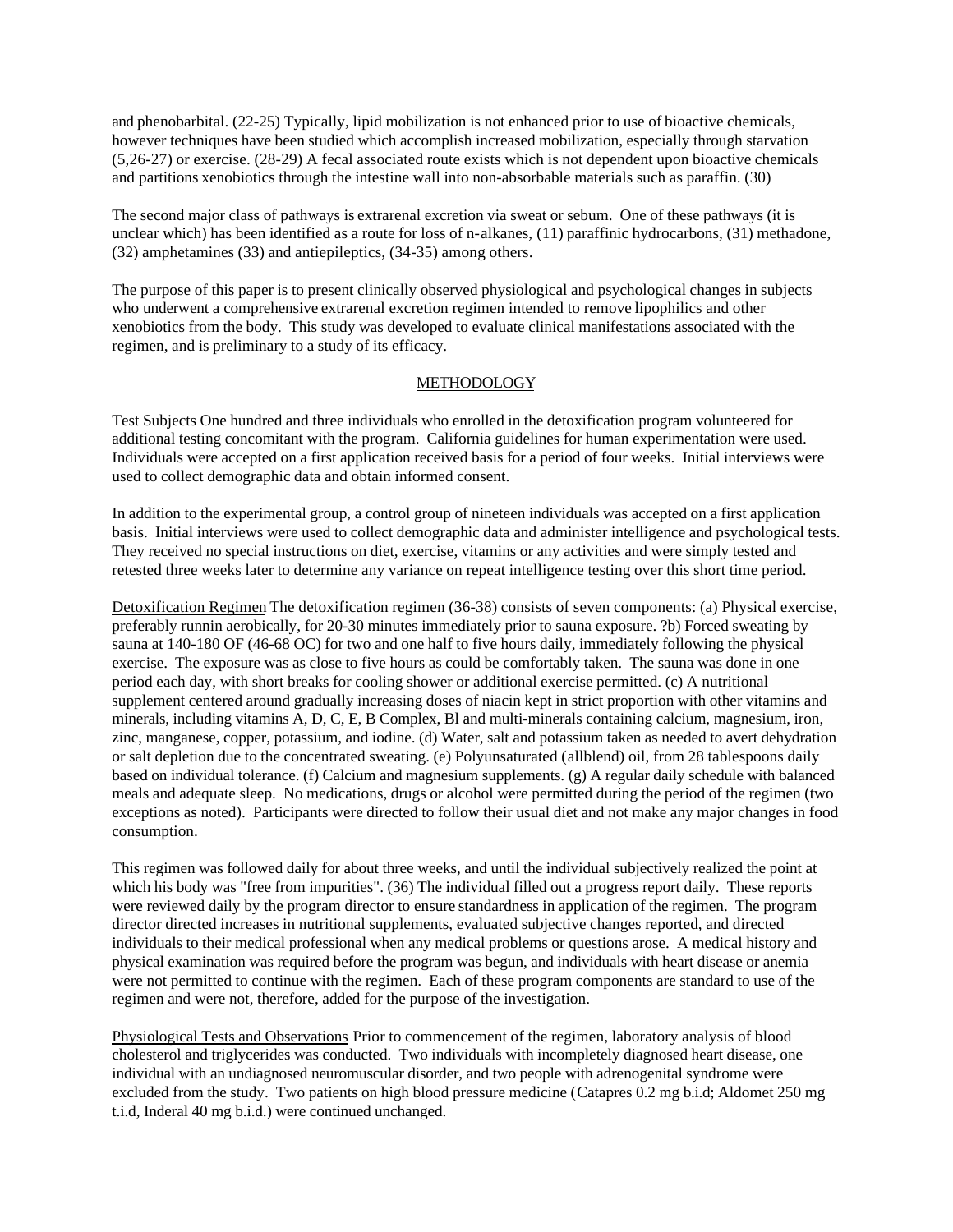Upon completion of the regimen, physical examinations and blood tests were repeated. Participants were also requested to write a summary of any changes or events that occurred during the program.

Psycholoqic Tests and Observations The Wechsler Adult Intelligence Scale (WAIS) and the Minnesota tiultiphasic Personality Inventory (MMPI) were administered to individuals in the experimental and control group before and after the regimen.

Statistical Evaluation Results of both physiological and psychological tests were reviewed for distributional normality prior to further analysis. The results on all tests indicated degrees of skewness and kurtosis which would be expected to confound multivariate analysis in samples as small as were used. Since significance probabilities of the Student T and variance tests change when non-n6rmal data are examined, a nonparametric method was used to ensure that significance levels would be constant, no matter what type of distribution the data assumed. (39) The Wilcoxon signed rank test was used to determine the significance of differences between measurements.

#### RESULTS

In general, the regimen was tolerated very well, with only minor complications. Medical problems observed included one case of pneumonia which responded quickly to treatment, one case of external otitis, and one case of diarrhea with consequent swollen hemorrhoids, possibly as a result of excessive vitamine C.

The extended periods of time in the sauna were tolerated very well. Individuals with heat intolerance adapted quickly to the sauna temperatures, and over a few days were able to comfortably stay for thirty minutes to an hour at a time with no clinically observed adverse effects. The average length of the regimen was about thirty-one days, with time spent on the program varying from 11 to 89 days. The average niacin dose reached 3285 mg/day with a range of 800 to 6800 mg/day.

Physiological measures indicate a generally beneficial result from the regimen. Table I presents the post regimen means and mean changes of specific measures. As expected, weight did not change appreciably. However, there were dramatic changes in blood pressure, especially for individuals whose preregimen levels were greater than either 140 mm systolic or 90 mm diastolic. These high blood pressure reductions averaged 30.8 mm systolic and 23.3 mm diastolic.

| POST REGIMEN PHYSIOLOGIC MEASURES |             |        |                    |  |  |
|-----------------------------------|-------------|--------|--------------------|--|--|
|                                   | <b>MEAN</b> | SD.    | <b>MEAN CHANGE</b> |  |  |
|                                   |             |        |                    |  |  |
| REGIMEN LENGTH (DAYS)             | 30.5        | 16,2   |                    |  |  |
|                                   |             |        |                    |  |  |
| FINAL NIACIN DOSE (MG/DAY)        | 3285        | 1445.6 |                    |  |  |
|                                   |             |        |                    |  |  |
| WEIGHT (LBS)                      | 157         | 30.7   | $+0.7$             |  |  |
| <b>BLOOD PRESSURE (MM HG)</b>     |             |        |                    |  |  |
|                                   |             |        |                    |  |  |
| <b>SYSTOLIC</b>                   | 117         | 18.7   | $-3.3$             |  |  |
| <b>DIASTOLIC</b>                  | 71          | 10.4   | $-6.7***$          |  |  |
|                                   |             |        |                    |  |  |
| HIGH BLOOD PRESSURE CASES         |             |        |                    |  |  |
| <b>SYSTOLIC</b>                   | 141         | 30.8   | $-30.8'$           |  |  |
| <b>DIASTOLIC</b>                  | 77          | 11.7   | $-23.3"$           |  |  |
|                                   |             |        |                    |  |  |
| CHOLESTEROL (MG/100 ML)           | 170         | 33.3   | $-19.5$            |  |  |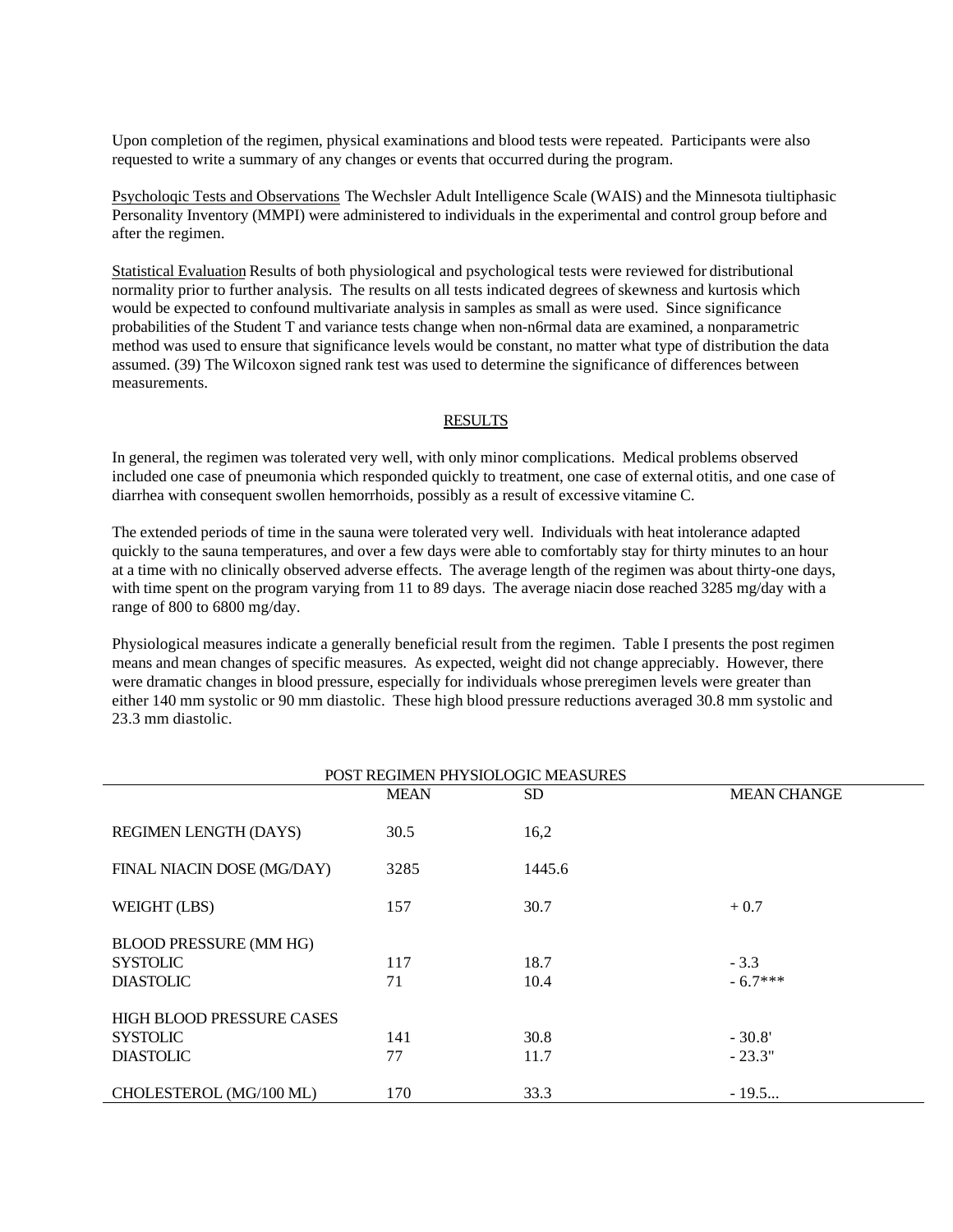$*p < .05$  $*^{*}p < .01$ \*\*\*  $p < .001$ 

# TABLE I

Cholesterol and triglyceride levels also changed, although in different ways. On average, there was an 11 percent reduction in cholesterol levels, with most of this change reflected in individuals with high pre-regimen levels. Triglycerides did not change on average, however the variance from the mean changed, reflecting a moderating influence of the program. Both low and high levels moved toward the mean.

Psychological measures also showed active movement. With respect to the WAIS, no statistical difference could be demonstrated between the test and control groups before the trial; however there was a significant difference afterward (Table II). Six people tested lower on full scale IQ, post trial, fourteen people tested the same or less than a four point increase and eighty-three improved their full scale IQ by four or more points. A full third of the individuals improved their scales by at least 10 points. The average change was a 6.7 point increase.

The second psychological measure tested was the WPI. On average, changes were small, although several were statistically significant (Table 111). Of perhaps greater interest was the change of high score individuals. Table IV presents the post trial change in MMPI scores for individuals whose initial scores were more than two standard deviations from the norm (T scores greater than 70). The most frequently observed high scale configuration within the initial high scale subgroup was the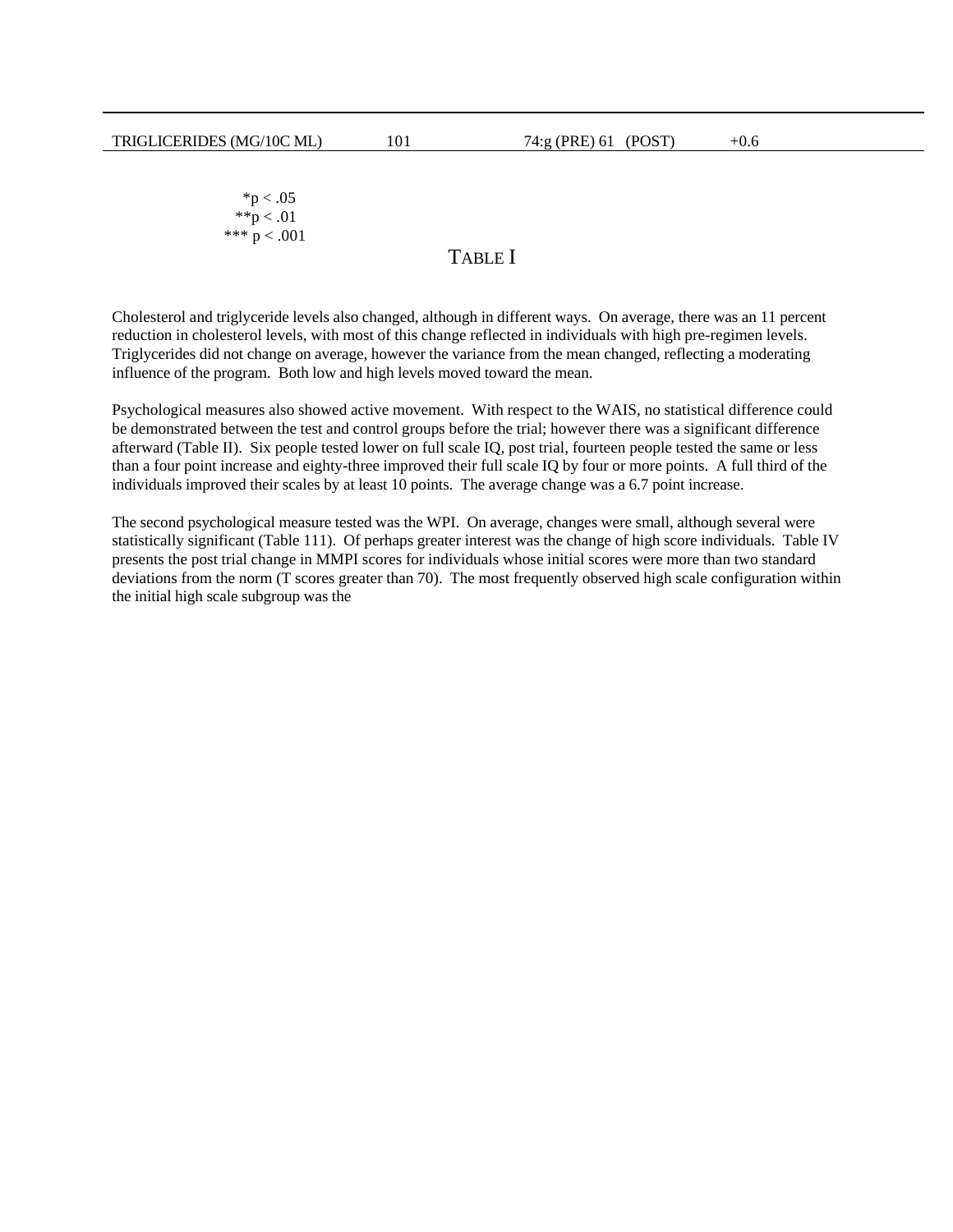

43 pattern followed by the 49 pattern. These two patterns accounted for 38 percent of the high score configurations, with the rest of the patterns spread among seventeen other configurations. This pattern frequency has been recognized in several studies on drug users, groups similar in character to the individuals who underwent the program(40-45).

Four of the scales had significant decreases: the third scale (Hy); developed to aid in the identification of patients using the neurotic defenses of the conversion form of hysteria; the fourth scale (Pd), developed to measure the personality characteristics of the amoral and asocial subgroup of persons with psychopathic personality disorders; the fifth scale (Mf), developed to identify features related to sexual inversion disorders, and usually used to modify the interpretation of other scales; and finally the sixth scale (Pa); developed to evaluate the clinical pattern of paranoia, also used to modify other scales. The changes in the third and fourth scales of these high score patients were large, nearly a full standard deviation for the fourth (Pd) scale, and over a full standard deviation for the third (Hy).

POST TRIAL CHANGE IN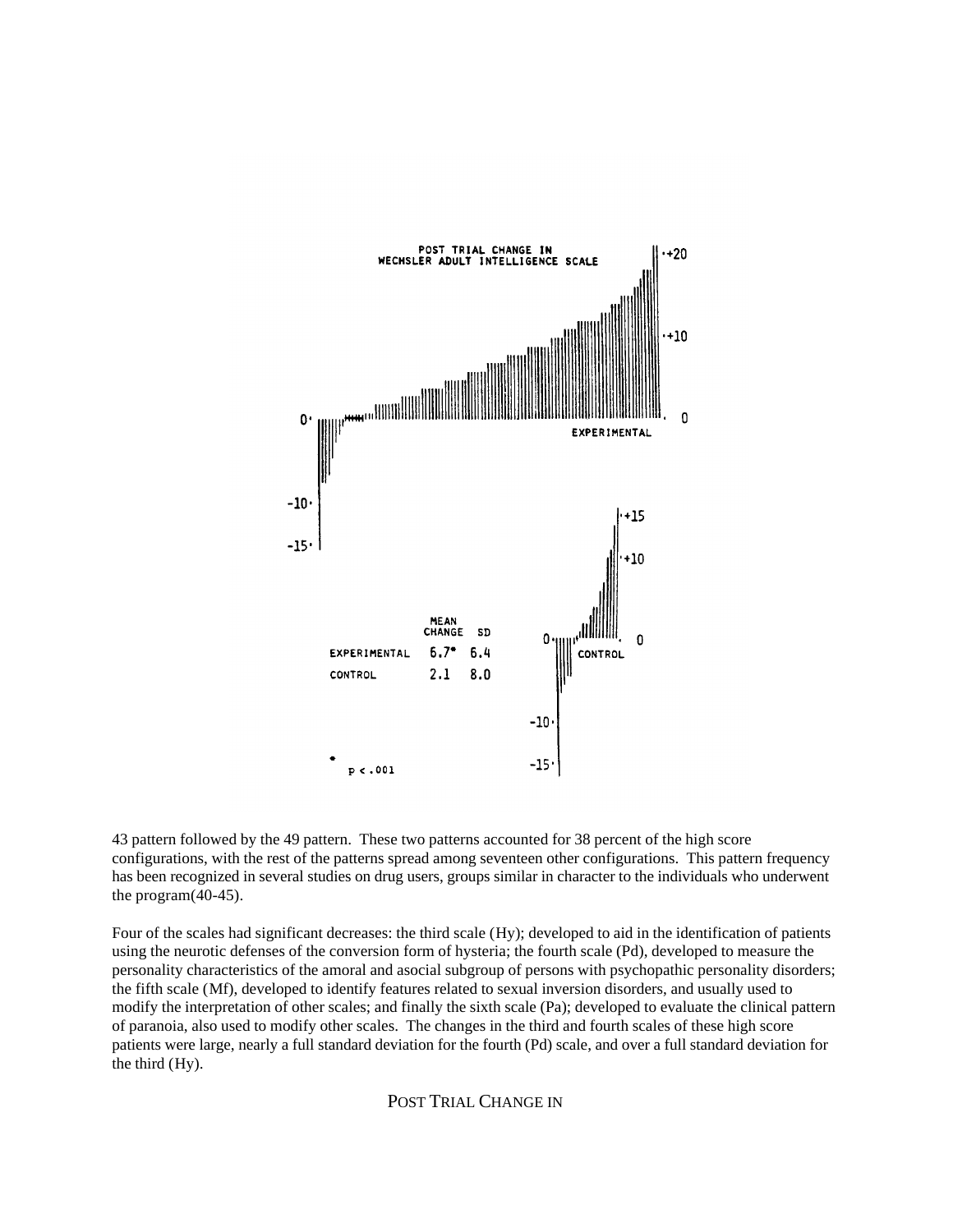| <b>MMPI</b> Scales | Mean Change in<br><b>INT</b> Scores | SD       |
|--------------------|-------------------------------------|----------|
| 1                  | $-3.9**$                            | 7.92     |
| $\mathfrak{D}$     | $-2.2$                              | 9.93     |
| 3                  | $-2.2**$                            | 8.29     |
| 4                  | $-2.7**$                            | 7.98     |
| 5                  | $-1.5$                              | 6.53     |
| 6                  | $+0.5$                              | 8.11     |
| 7                  | $-2.7***$                           | 6.02     |
| 8                  | $-1.7*$                             | 6.45     |
| 9                  | $+0.2$                              | 10.43    |
|                    | $N = 69$                            |          |
| *p $< 0.05$        | **p < .01                           | $**$ *p< |

# MINNESOTA MULTIPHASIC PERSONALITY INVENTORY

# TABLE III

\

## POST TRIAL CHANGE IN HIGH **MMPI INITIAL SCORES**

| <b>MMPI</b> Scales | N  | Mean Change | SD    |
|--------------------|----|-------------|-------|
|                    |    | in T Scores |       |
|                    |    | $-15.5$     | 9.19  |
| 2                  | 7  | $-13.0$     | 17.88 |
| 3                  | 7  | $-10.7*$    | 7.95  |
| 4                  | 16 | $-8.0**$    | 5.40  |
| 5                  | 15 | $-4.5*$     | 6.51  |
| 6                  | 4  | $-8.0*$     | 4.00  |
| 7                  | 2  | $-17.0$     | 7.07  |
| 8                  |    |             |       |
| 9                  | 2  | $-4.5$      | 6.36  |
| $*{\rm p} < .05$   |    | **p < .01   |       |

#### TABLE IV

It has been previously found that any interruption in the maintainance of a heroin habit seems effective in eliciting some degree of personality change, particularly as evidenced on the lst (Hs) and 3rd (Hy) scales. (46) Tables III AND IV suggest that the regimen was also effective in eliciting this change in two other groups, the former drug user, and those who were only exposed to medicinal or prescription drugs.

Of particular interest is the reduction in the 4th (Pd) scale. Sutker found that elevations on the 4th scale dominate the addict profile, and are particularly characteristic of the heroin addict, whether addicated or abstinent. However neither the inpatient Narcotic Addict Rehabilitation Act (NARA) program administered through the Department of Psychiatry and Neurology at the Tulane University School of Medicine, a six week program; nor the inpatient program administered by the National Institute for Mental Health (NIMH) Clinical Research Center at Fort Worth, a six month program, could elicite a decrease in scores on the 4th scale. (47)

While the reduction in 4th scale scores in Table III represents all participants in the regimen and Table IV represents all high scores, the @ubset of individuals with opiate and hallucinogen histories are shown **in** Table V and demonstrate even greater decreases in 4th scale scores. These regimen related Pd scale reductions suggest that former drug users may not be condemned to terminal sociopathy.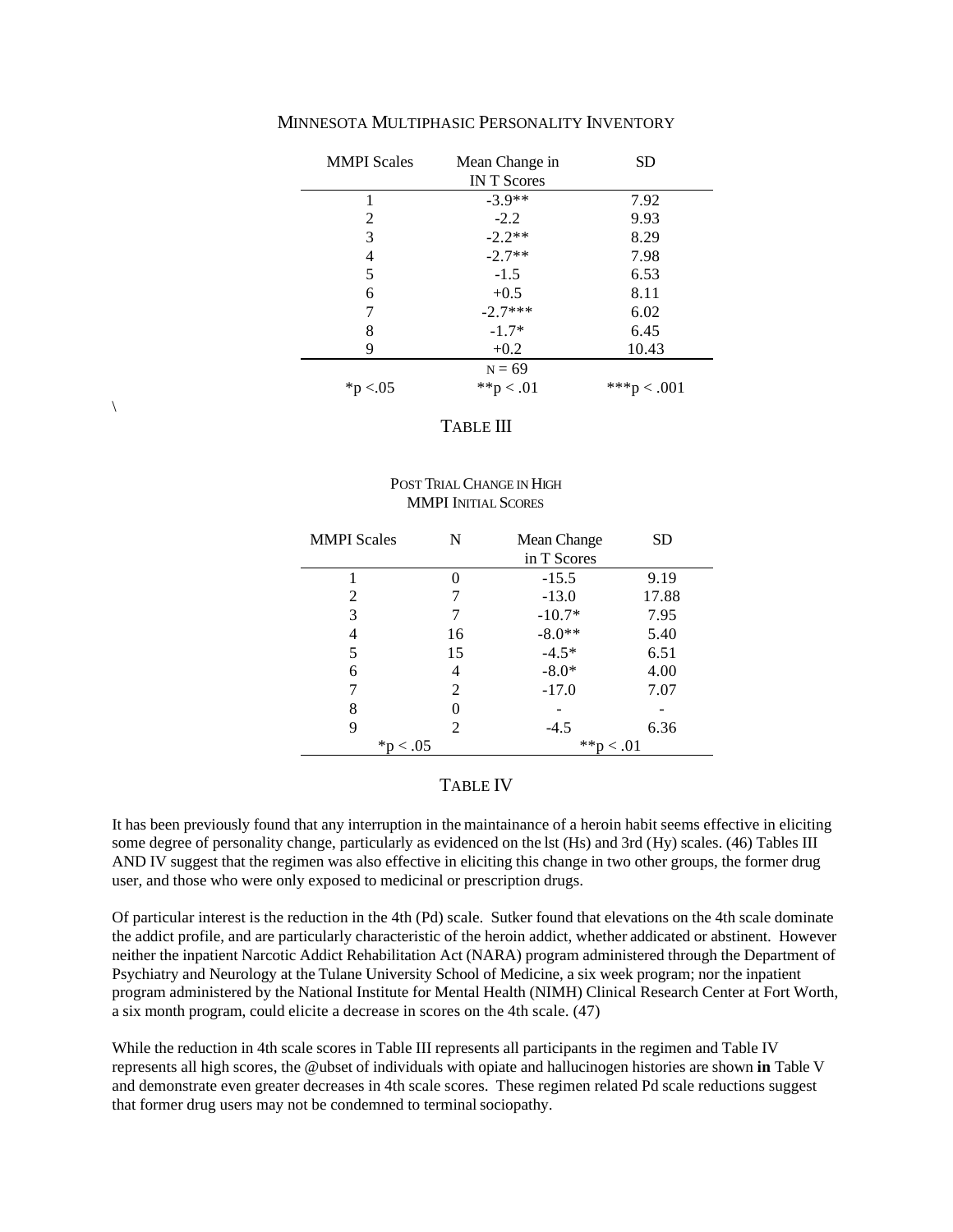# PD SCALE CHANGE IN INDIVIDUALS WITH DRUG HISTORIES

|                                                                                                                     |                                  |                     |         | <b>FORMER DRUG HISTORY</b>         |       |                    |                      |              |       |
|---------------------------------------------------------------------------------------------------------------------|----------------------------------|---------------------|---------|------------------------------------|-------|--------------------|----------------------|--------------|-------|
| <b>INITIAL PD SCORE</b>                                                                                             |                                  | <b>OPIATES ONLY</b> |         | <b>HALLUCINOGENS</b>               |       | <b>OPIATES AND</b> |                      | <b>TOTAL</b> |       |
|                                                                                                                     |                                  |                     |         |                                    | ONLY  |                    | <b>HALLUCINOGENS</b> |              |       |
|                                                                                                                     |                                  | $\Delta x^1$        | $-0+^2$ | $\mathbf{\underline{A}}\mathbf{X}$ | $-0+$ | $\Delta x$         | $-0+$                | $\Delta x$   | $-0+$ |
|                                                                                                                     | 59 or less                       | $+7.0$              | 002     | $-0.7$                             | 111   | $+3.3$             | 324                  | $+3.3$       | 438   |
|                                                                                                                     | $60 - 69$                        | $-8.0$              | 110     | $-3.0$                             | 310   | $-3.8*$            | 420                  | $-4.2**$     | 840   |
|                                                                                                                     | 70 or more                       |                     |         | $-8.9**$                           | 700   | $-9.3*$            | 400                  | $-9.0**$     | 1100  |
| 1.                                                                                                                  | Mean change in post-trial score. |                     |         |                                    |       | $*p < 0.05$        |                      |              |       |
| **p <.0l<br>2.<br>Frequency $0$ f i ndividuals with negative $(-)$ ,<br>positive $(+)$ or no $(0)$ change in score. |                                  |                     |         |                                    |       |                    |                      |              |       |

TABLE V

#### 272

In addition to the measured psychologic and physiologic changes, there were several changes in medical conditions noted during the regimen (Table VI). The authors observed improvement in a wide range of unrelated medical conditions from seborrhea to irritable bowel. In total, eighteen conditions found reported to have improved while twelve others generally showed no change.

Two specific cases are of particular interest. One participant is a paraplegic who has been wheelchair bound for 17 years. Initial work up at onset was inconclusive, but symptoms were felt to be most consistent with transverse myelitis. On physical examination prior to starting the regimen the patient had some plantar flexion of right ankle and mild flexion at the hips. During the program increased sensation was noted in the legs and gradual increase in voluntary control. On post trial physical examination the patient had middorsiflexion of the hips. There was also muscle growth in both gastrocnemia. Six months after finishing the program the patient continued to have mild increases in the voluntary control of her lower legs. Currently, although wheelchair bound, transfers are easier and continued muscle growth is evident on physical examination.

## MEDICAL CONDITIONS REPORTED DURING DETOXIFI CATION REGIMEN

| <b>CONDITION</b>         | <b>NUMBER OF</b><br><b>PATIENTS</b> | <b>CASES WITH</b><br><b>IMPROVEMENT</b> | <b>CASES WITH</b><br>NO CHANGE |
|--------------------------|-------------------------------------|-----------------------------------------|--------------------------------|
|                          |                                     |                                         |                                |
| <b>MYOPIA</b>            | 31                                  | 24                                      |                                |
| <b>BURS I</b>            | l 1                                 |                                         |                                |
| <b>TIS/FIBROMYOSITIS</b> |                                     |                                         |                                |
| <b>IRRITABLE BOWEL</b>   |                                     | 8                                       |                                |
| <b>DERMATITIS</b>        |                                     |                                         |                                |
| <b>ACNE</b>              |                                     |                                         |                                |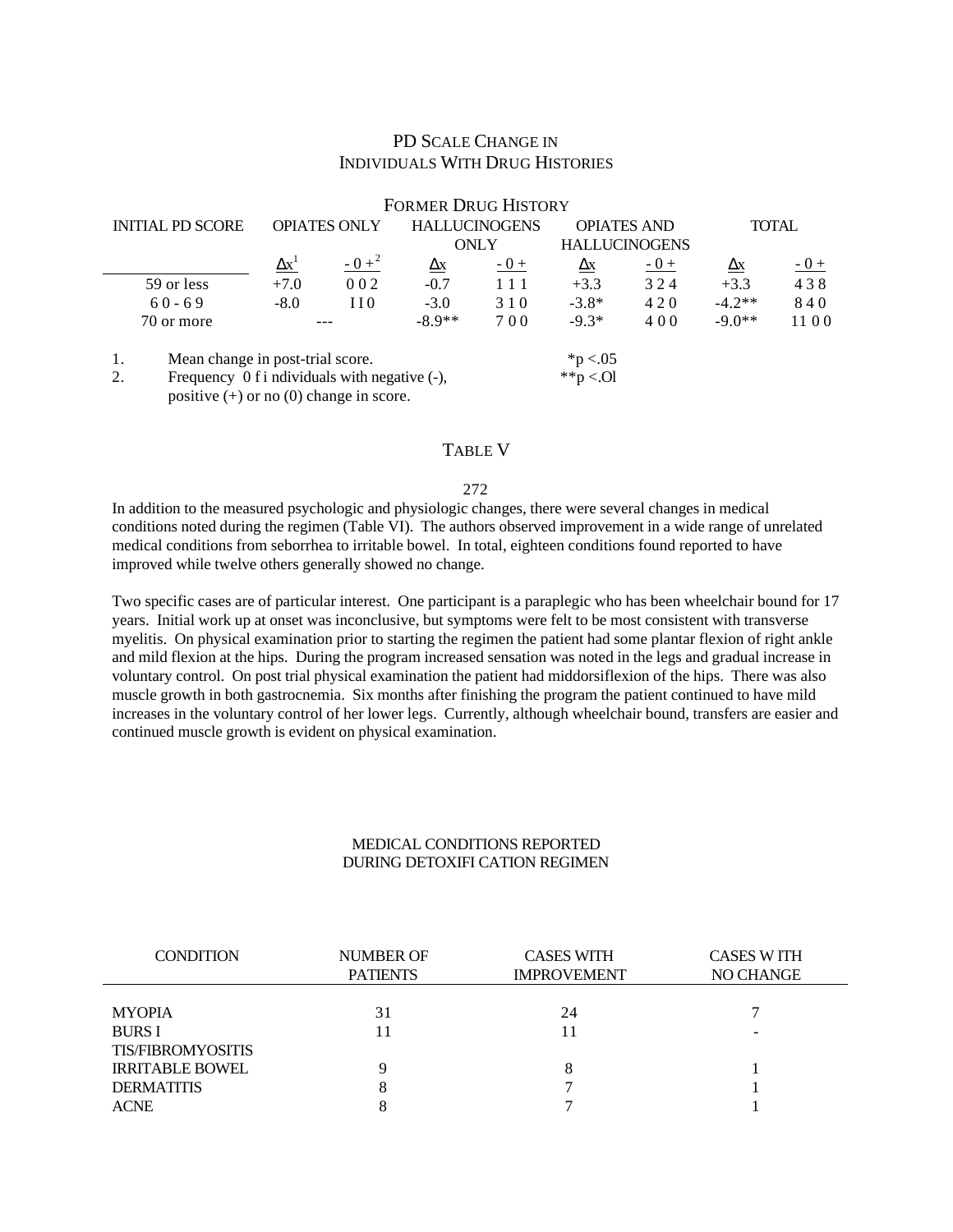| <b>DYSMENORRHEA</b>      | 7              | 5              | $\overline{c}$ |
|--------------------------|----------------|----------------|----------------|
| <b>TENSION HEADACHES</b> | $\overline{7}$ | 6              | 1              |
| <b>HYPOGLYCEMIA</b>      | 5              | 5              |                |
| <b>FLUID RETENTION</b>   | 5              | 4              | 1              |
| <b>THYROMEGALY</b>       | $\overline{4}$ | 3              | 1              |
| <b>MIGRAINE</b>          | 4              | 3              | 1              |
| <b>HEADACHES</b>         |                |                |                |
| <b>ALLERGIC RHINITIS</b> | $\overline{4}$ | 3              | 1              |
| <b>SEBORRHEA</b>         | 3              | 3              |                |
| <b>HYPERTENSION</b>      | $\overline{2}$ | $\overline{c}$ |                |
| <b>PYORRHEA</b>          | $\overline{2}$ | $\overline{2}$ |                |
| <b>PARAPLEGIA</b>        |                |                |                |
| PEYRO JES DISEASE        |                |                |                |
| <b>GRAVE S DISEASE</b>   |                |                |                |
| WITH EXOPHTALMUS         |                |                |                |
| FIBROCYSTIC BREAST       | 7              | 1              | 6              |
| <b>DISEASE</b>           |                |                |                |
| <b>HEMORRHOIDS</b>       | 5              | 1              | 4              |
| <b>URINARY</b>           | 3              |                | 3              |
| <b>INCONTINENCE</b>      |                |                |                |
| <b>VERRUCOSE VERRUCA</b> | 3              | 1              | $\overline{2}$ |
| <b>CONDYLOMA</b>         | $\overline{2}$ |                | $\overline{2}$ |
| <b>ACCUMINATA</b>        |                |                |                |
| <b>PSORIASIS</b>         | $\mathfrak{2}$ |                | $\overline{2}$ |
| <b>STRABISMUS</b>        | $\overline{2}$ |                | 1              |
| <b>ALOPECIA</b>          | $\overline{c}$ |                | $\overline{c}$ |
| <b>PROSTATOSIS</b>       | $\overline{2}$ |                | $\overline{2}$ |
| <b>BELL'S PALSY</b>      |                |                |                |
| <b>I MPOTENCE</b>        |                |                |                |
| <b>CEREBRAL PALSY</b>    |                |                | 1              |

## Table VI

A second patient with weekly migraine headaches controlled partially by low dose propranol was able to stop medication and has only mild headaches since finishing the regimen.

Not shown in Table VI are numerous observations of improved abilities which are not usually considered medical improvements. These included ability to think more clearly, feeling more aware, feeling lighter, improved smell or taste, and feeling more energetic.

A variety of incidents were reported during the regimen, some of which may be suggestive that chemicals stored in tissues were being released. There were reports of brief full blown 'LSD trips' with hallucination. Participants who had ether exposures prior to the trial (several had used cocaine and had engaged in 'free basing') were reported to smell like ether in the sauna. Old injuries would flare up with swelling or redness along surgical scars and then resolve over a few days. The flushing, which followed ingestion of niacin, frequently would occur along lines of bathing suits or old sunburns. This would diminish over a few days then recur in a different pattern. It was not unusual to have a person re-experience the physical condition associated with taking a certain drug or anesthetic. For instance, one patient complained of onset of mild right lower quadrant pain, nausea, light headedness, and reddening of an old appendix scar. This recurred the next two days at lessening severity and then was gone in three days.

# **CONCLUSIONS**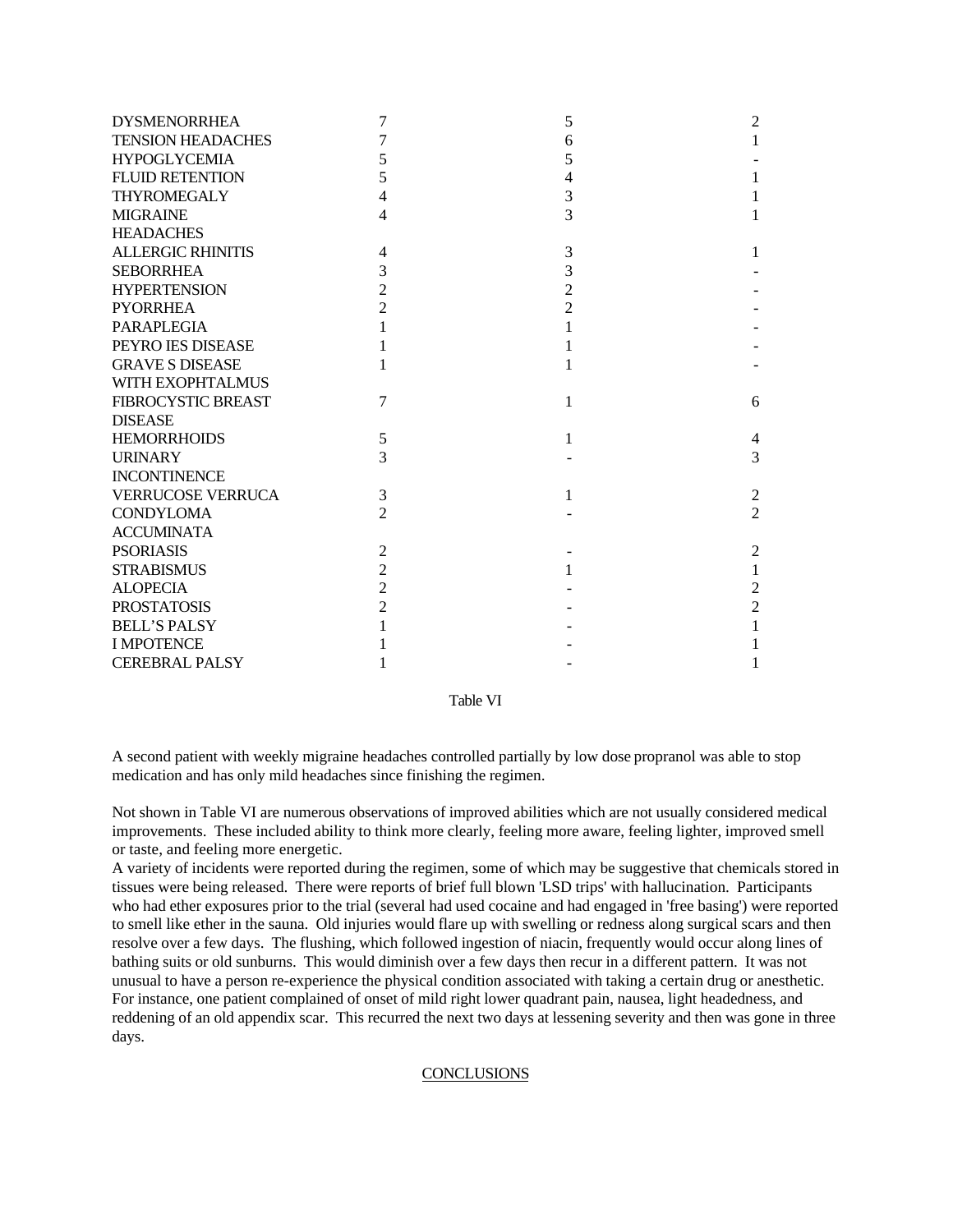The detoxification regimen reported on in this paper, was developed for the purpose of handling the restimulative effects of drugs and toxic residuals. (36) This paper serves to examine two aspects of the regimen: are there observable positive or negative health effects as a result of the program; and does it hold out the promise of a useful detoxification regimen for the countless individuals exposed to xenobiotics, especially those highly exposed?

Theoretical Basis for the Regimen The regimen, as described above, acknowledges the potential for storage of xenobiotics in human tissues, especially lipids. It is designed to promote excretion of foreign chemicals through lipid mobilization and increased circulation followed by sauna induced sweating. This process is enhanced through good nutrition, adequate sleep, a regular schedule and a vitamin, mineral and oil supplement.

Many investigators have demonstrated the presence of foreign chemicals in human tissues, and the mechanism for the uptake is undergoing active investigation. The role of fatty acids (48) and the preferential association these chemicals with triglycerides rather than lipophilicity itself (7) begins to explain the relationship between waterlipid partitioning or resistance of these chemicals to enzymatic degradation, resulting in biological magnification. (4) The degree of storage has been documented by investigators referenced earlier, and other work supports those gross measures of lipids contamination by establishing the lack of relationship between plasma levels of PCP, for example, and the ingestion of that chemical. (49) Furthermore, chemicals such as dioxin thought to be excreted or metabolized within short periods of time (10) have been found to persist in adipose tissue at significant levels.

(50)

Several mechanisms have been demonstrated to mobilize lipids, and such mobilization has been found to be accompanied by mobilization of xenobiotics as well. Starvation has been found to cause mobilization of stored residues. (25,51) However, these residues are not necessarily excreted. It has been found that residues move from fat to muscles during starvation, and return to fat upon refeeding. (27,51)

Physical exercise has also been shown to increase lipid metabolism. (28, 53) However, mobilization of lipids through exercise is not immediate, lagging the commencement of exercise by about 15 minutes. This short suppression of mobilization is due to elevated blood lactate levels. (54) The significance of this finding in relation to the detoxification regimen is that at about the time lipids begin to mobilize, freeing xenobiotics as well, the body commences increased excretion via the sweat, thereby providing a pathway out of the body, in competition with storage in lipids in muscle tissue.

The sweat excretion route for xenobiotics has been suggested for over a decade. (55-56) Such excretion is not exclusively an ionic transfer, with non-ionic diffusion appearing to be important. (32,57) A variety of chemicals have been identified in sweat, including n-alkanes, paraffinic hydrocarbons, methadone, amphetamines, antiepileptics and morphine, as referenced earlier. The effectiveness of this pathway is significant, with as much material excreted through the sweat as through the urine. (58)

A second dermal route of excretion exists. The lipophilicity of many chemicals can be exploited by increasing sebaceous gland discharge. The same high temperatures which accelerate sweating have been found to increase the excretion rate of sebum as well. (59) Dietary hydrocarbons have been found to be excreted in this manner. (31) The efficiency of dermal excretion, a subject deserving further study, has been sufficiently demonstrated to support the construction of the regimen studied.

Potential Health Effects Two types of health effects generated concern during review of the regimen; the potential effects of the tissue stored chemicals upon release, and the potential effects of the exercise, heat and vitamin program.

The effects expected from stored xenobiotics are usually chemical specific. However, there appears to be a common factor: chronic effect. For example, PCB has been shown to alter lipid metabolism at levels of exposure and bioaccumulation insufficient to produce overt symptoms.(18) Other similar biochemical alterations have been observed in individuals up to two years after PCB exposure. (60)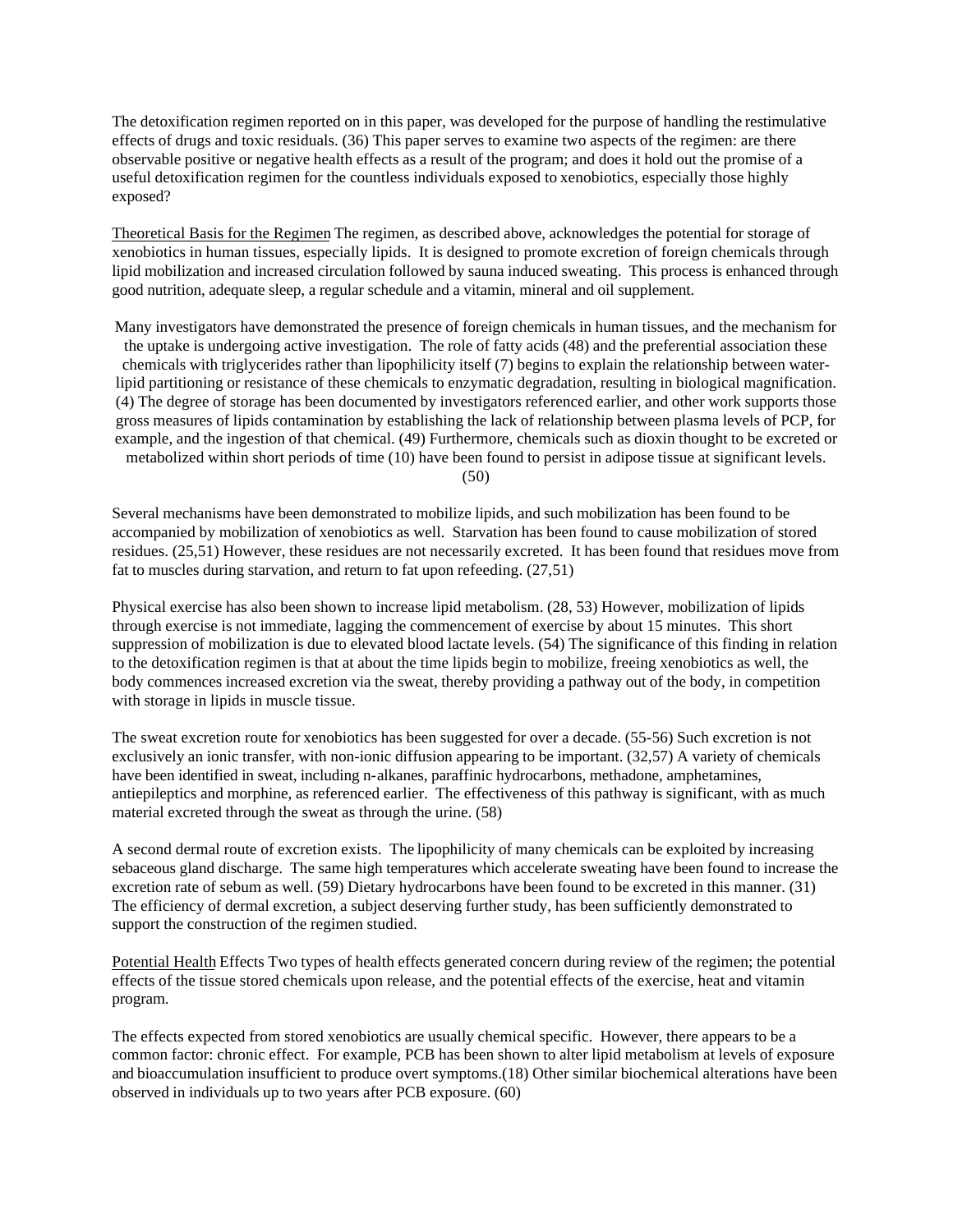Dioxin has been shown to cause similarly chronic effects up to 10 years after exposure. (15,61) It seems reasonable that such chronic effects would subside if the chemicals were cleared from the body.

Somewhat more egregious is the potential for cancer promotion. Investigators have found a relationship between adipose stored xenobiotics and cancer. (16-17) While mobilization of these chemicals may not be desirable, others feel that the risk is small and where a detoxification or excretion pathway exists mobilization should be encouraged. (5)

Aspects of the detoxification regimen raised some questions about safety. The use of large quantities of niacin was followed by reactions and flushes which appear to mimic radiation burns like sunburn. These somatic conditions appeared in decreasing intensity over the course of a few days.

The side effects of niacin have been discussed at length. (62-64) It is unclear why these phenomenon appear, but it is clear that simple vasodilation is an inadequate theory for these flushes. (65) It has been suggested that the reported side effects of niacin may actually be the creation of other vitamin and mineral imbalances, (36) a theory which can not be refuted on the basis of this study, as negative side effects were not noted when correct proportions were administered. The importance of vitamin and mineral balance during detoxification of xenobiotics has been recognized before, (66) and is an aspect which deserves further study.

The high degree of sweating may also cause minerals depletion. The instructions for the program specifically recognize this potential problem, and no cases of minerals deficiency were noted during the study. The importance of this aspect may be smaller than expected, in any case. Studies of individuals who perform heavy exercise and sweat profusely on repeated days do not appear to incur tissue hypokalemia.(67)

Vitamins also have positive effects during detoxification. Niacin has been shown to reduce dyspnea in paraquat poisoned rats. (24) Niacin administration has also been found to lower cholesterol levels, (64) and is the probable cause for lowered cholesterol levels in program participants. Vitamin C affords protection against enzyme activity alterations and histological changes caused by PCB toxicity. (23)

With respect to health, the program appears to be safe as long as it is done under the care of a physician. The exercise and sauna are tolerated very well as long as they are begun slowly and increased gradually. As with any major physical exercise program, however, general physical condition and physical health needs to be monitored. The regimen is inadvisable for any person with coronary artery disease or any other major physical disabilities unless directly done under the supervision of a physician familiar with exercise physiology who is willing to work out a specific exercise, sauna, and vitamin program for the patient.

Areas for Future Study There are two specific areas which would be appropriate for study as a result of this work. First, the efficacy of the program should be determined, and is under study by the authorsat this writing. There are populations such as chemical workers who can be expected to have high levels of xenobiotic contamination. There are new simple bioassays utilizing human adipose tissue and sebum which have been successfully used on study groups. Analysis of sweat is becoming routine. Together they provide an excellent opportunity to study a detoxification regimen which might very well extend the lives of highly exposed individuals.

A second area for study is the potential for improved psychological status of groups exposed to environmental chemical threats. One example would be individuals exposed to the defoliant Agent Orange. These individuals have complained of nonspecific problems not unlike those which resolved in the study group after application of the detoxification program. While it is unlikely that Agent Orange, or dioxin caused these nonspecific complaints, it may be that the widespread use of drugs and alcohol among combatants is the more subtle source of continuing problems. The detoxification regimen may have large positive effects on such a population, especially since the experimental group had significant drug use and realized dramatic improvements in both IQ and personality traits.

## REFERENCES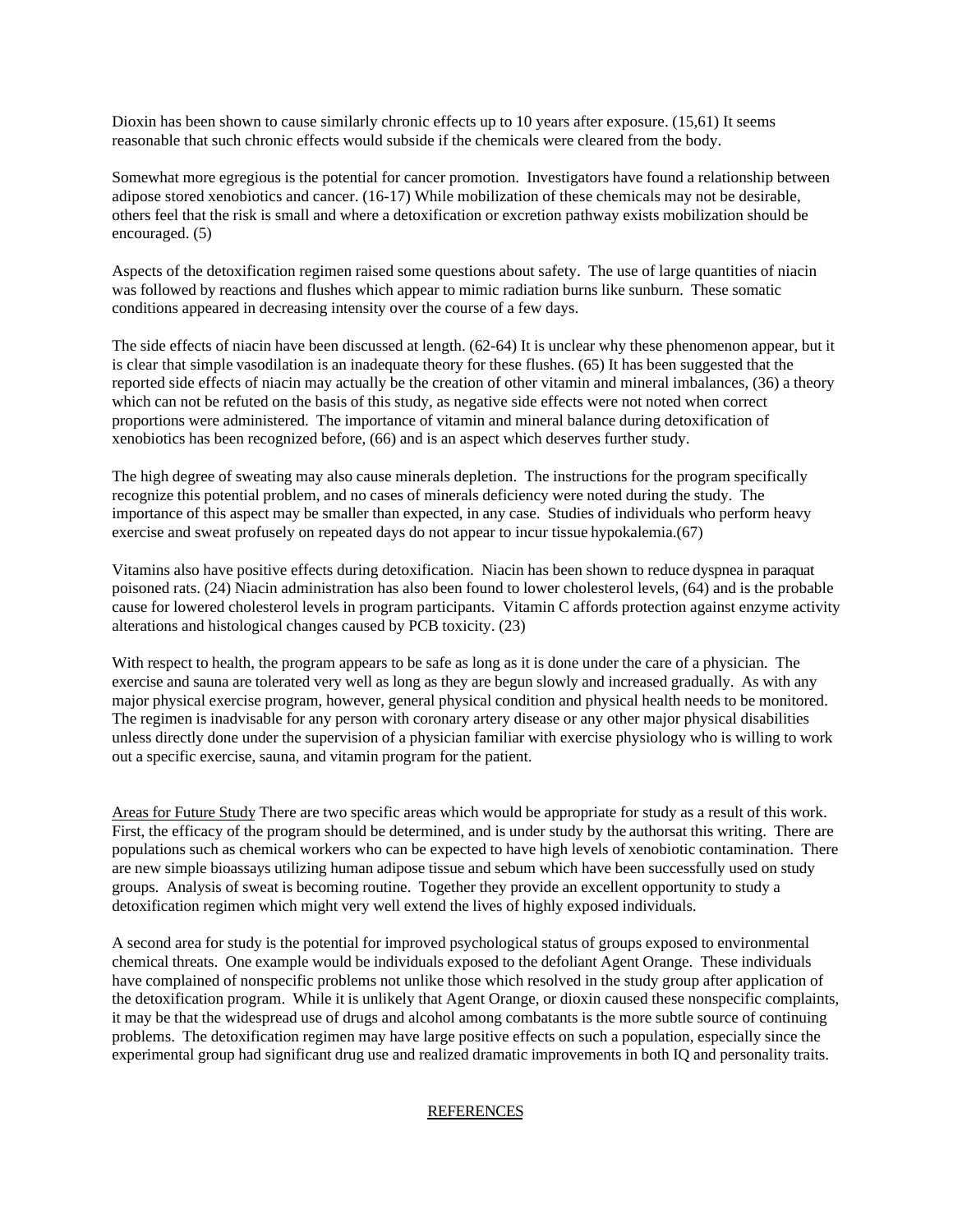- 1. Council for Environmental Quality, Environmental Quality, U.S. GPO, Washington, D.C., 197
- *2.* Ribicoff, A, Chemicals and the future of man. Hearings of the Committee on Government Operations, U.S. Senate, Washington, D.C. 1971.
- 3. National Research Council.Drinking Water and Health, Volume 3. Washington, D.C., National Academy Press, 1980.
- 4. Metcalf R, Sanborn J, Lu P, Nye D, Laboratory model ecosystem studies of the degradation and fate of radiolabeled tri-, tetra-, and pentachlorobiphenyl compared with DDE. Arch Env Contam Tox, 3:151-164. 1975.
- 5. Lambert G, Brodeur J. Influence of starvation and hepatic microsomal enzyme induction of the mobilization of DDT residues in rats. Tox App Pharm. 36:111-120. 1976.
- 6. Bjerk F, Brevik E. Organochlorine compounds in aquatic environments. Arch Environ Contam Toxicol. 9:743-750, 1980.
- 7. Sandermann H. Triglyceride/phospholipid partitioning and persistence of environmental chemicals. Chemosphere. 8:499-508, 1979.
- 8. Environmental Protection Agency. Chemicals identified in human biological media, a data base. US EPA. Washington, D.C. EPA 560/13-80-036B, PB81-161-176, 1980.
- 9. Jensen G, Clausen J. Organochlorine compounds in adipose tissue of greenlanders and southern danes.J Toxicol Environ Health. 5:617-629, 1979.
- 10. US Air Force Occupational and Environmental Health Laboratory. The toxicology, environmental fate and human risk of herbicide organge and its associated dioxin. Brooks AFB, Texas. OEHL TR-78-92, 1978.
- 11. Schlunegger U. Distribution patterns of n-alkanes in human liver, urine and sweat. Biochim Biophys. Acta. 260:339-344, 1972.
- *12.* Misra A, Pontani R, Bartolomeo. Persistence of phencyclidine (PCP) and metabolites in brain and adipose tissue and implications for longlasting behavioural effects. Res Comm Chem Pathol Pharmacol. 24:431- 445, 1979.
- 13. Hofmann F. Handbook on drug and alcohol abuse. New York, Oxford University Press. 1975.
- 14. Walker A, Martin J. Lipid profiles in dioxin exposed workers. Lancet. Feb 24:446, 1979.
- 15. Pazderova-Vejlupkova J, Lukas E, Nemcova M, Pickova J, Jirasek L. The Development and prognosis of chronic intoxication by tetrachlorodibenzo-p-dioxin in men. Arch Environ Health. 36:5-11, 1981.
- 16. Wassermann M, Nogueira D, Cucos S, et al. Organochlorine compounds in neoplastic and adjacent apparently normal gastric mucosa. Bull Environ Contam Toxicol. 20: 544-553, 1978.
- 17. Unger M, Olsen J. Organochlorine compounds in the adipose tissue of deceased people with and without cancer.

Environ Res. 23:257-263, 1980.

18. Baker E, Landrigan P, Glueck C, et al. Metabolic conse quences of exposure to polychlorinated biphenyls (PCB) in sewage sludge. Am J Epidemiol. 112:553-563, 1980.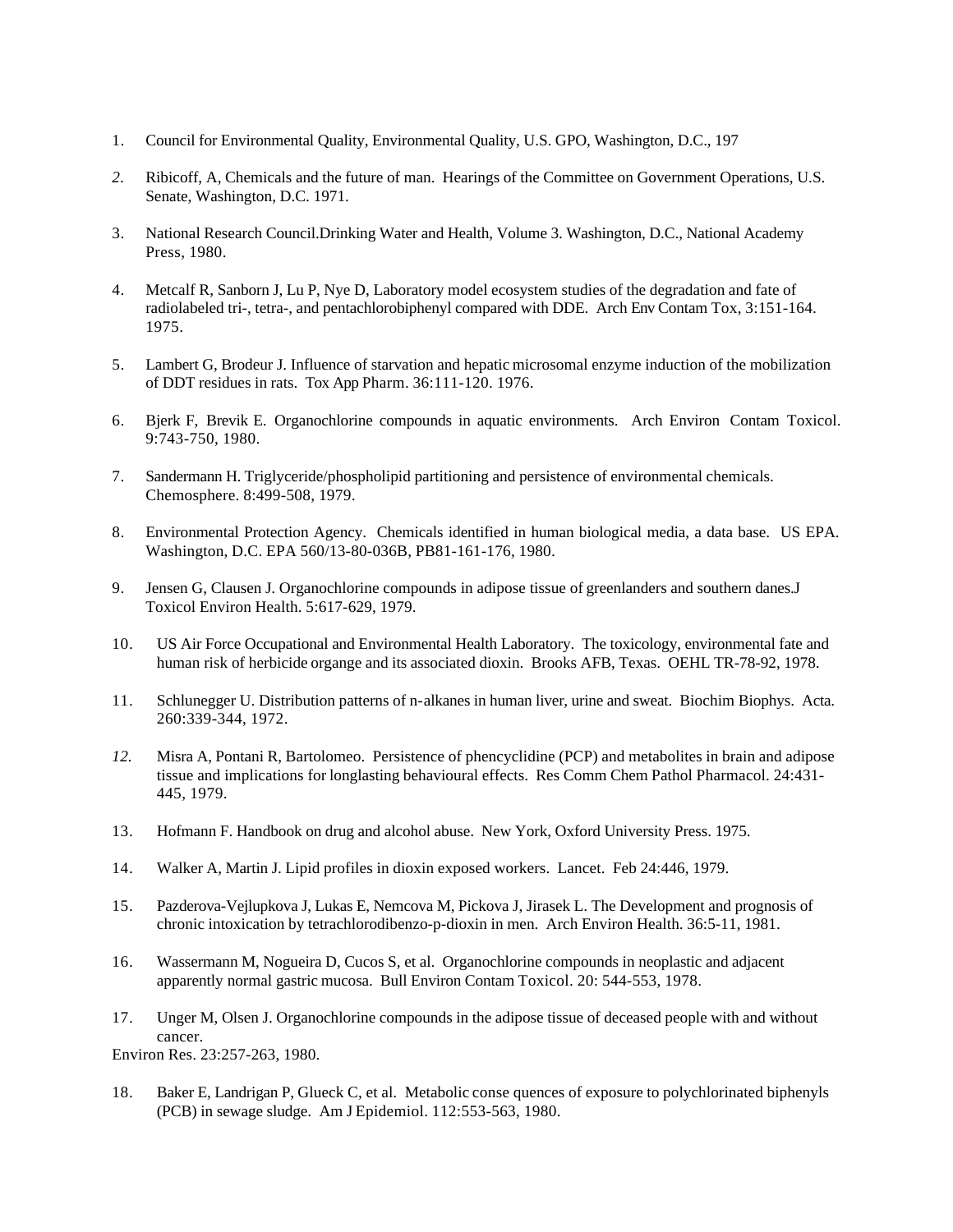- 19. Barsotti D. Reproductive dysfunction in rhesus monkeys exposed to low levels of polychlorinated biphenyls aroclor 1248. Food Cosmet Toxicol. 14:99-103, 1976.
- *20.* Brown G, Nixon R. Exposure to polybrominated biphenyls. J Am Med Asso. 242:523-527, 1979.
- *21.* Holden D. UCLA designing big agent orange study. Science. *21 2:* 905, 1 981 .
- 22. Libby A, Stone J. The hypoascorbemia-kwashiorkor approach to drug addiction: a pilot study. J Orthomolecular Psych. 6(4), 1977.
- 23. Chakraborty D, Bhattacharyya A, Chatterjee J, et al. Biochemical studies on poly-chlorinated biphenyl toxicity in rats: manipulation by vitamin C. Int J Vitam Nutr Res. 48:22-31, 1978.
- 24. Brown 0, Heitkamp M, Song C. Niacin reduces paraquat toxicity in rats. Science. 212:1510-1511, 1981.

25. Century B. A role of the dietary lipid in the ability of phenobarbital to stimulate drug detoxification. J Pharm Exp Ther. 185:185-194, 1973.

- 26. Clark D, Prouty R. Experimental feeding of DDE and PCB to female big brown bats. J Toxicol Environ Health. 2:917-928, 1977.
- 27. defreitas A, Norstrom R. Turnover and metabolism of polychlorinated biphenyls in relation to their chemical structure and the movement of lipids in the pigeon. Canad J Physiol. 52:1080-1094, 1974.
- 28. Wirth A, Schlierf G, Schettler G. Physical activity and lipid metabolism. Klin Wochenschr. 57:1105- 1201, 1979.
- 29. Essen B. Intramuscular substrate utilization during prolonged exercise. Ann NY Acad Sci. 301:30-44, 1977.
- 30. Richter E, Lay J, Klein W, Korte F. Paraffin stimulated excretion of carbon-14 labeled 2,4,6,2',4' pentachlorobiphenyl by rats. Toxicol Appl Pharmacol. 50:17-24, 1979.
- 31. O'Neill H, Gershbein L, Scholz R. Identification of pristane in human sebum and related lipid sources. Biochem Biophys Res Comm. 35:946-952, 1969.
- 32. Henderson G, Wilson B. Excretion of methadone and metabolites in human sweat. Res Comm Chem Path Pharm. 5:1-8, 1973.
- 33. Vree T. Excretion of amphetamines in human sweat. Arch Int Phamacodyn. 199:311-317, 1972.
- 34. Parnas J. Excretion of antiepileptic drugs in sweat. Acta Neurol Scandinav. 58:157-204, 1978.
- 35. Stowe C, Plaa G. Extrarenal excretion of drugs and chemicals. Am Rev Pharmacol. 8:337-356, 1968.
- 36. Hubbard L. The purification rundown replaces the sweat program. HCO Bulletin. Dec 4, 1979.
- 37. Hubbard L. Research data on nutritional vitamin increases on the purification rundown. HCO Bulletin. Feb 14, 1980.
- 38. Hubbard L. Purification rundown case data. HCO Bulletin. May 21, 1980.
- 39. Snedecor G, Cochran W. Statistical Methods. Ames, Iowa, Iowa State University Press. 1974.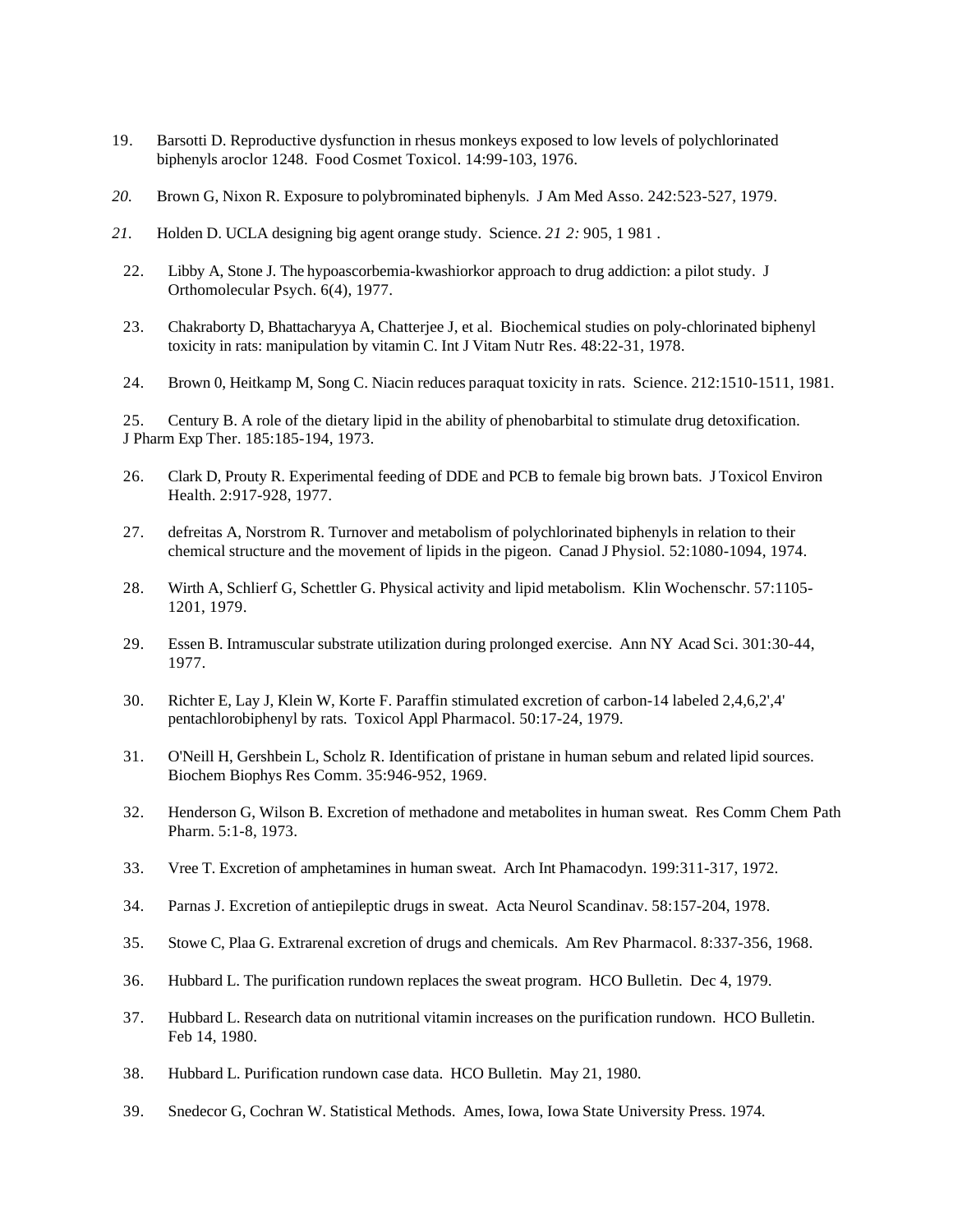- 40. Sheppard C, Ricca E, Fracchia J, Merlis S. Indications of psychopathology in male narcotic abusers, their effects and relation to treatment effectiveness. J Psychology. 81:351-360, 1972.
- 41. Robbins P. Depression and drug addiction. Psychiat Quarterly. 48:374-386, 1974.

42. Lombardi D, O'Brien B, Isele F. Differential responses of addicts and non-addicts on the MMPI. J Projective Techniques. 32:479-482, 1968.

43. Hampton P, Vogel D. Personality characteristics of servicemen returned from Viet Nam identified as heroin abusers. Amer J Psychiat. 130:1030-1032, 1973.

44. Haertzen D, Hooks N. Changes in personality and subjective experience associated with the chronic administration

and withdrawal of opiates. J Nervous and mental disease. 148:606-614, 1969.

45. Gilbert J, Lombardi D. Personality characteristics of young male narcotic addicts. J Consult Psychol. 31:536-538, 1967.

- 46. Sutker P. Personality differences and sociopathy in heroin addicts and nonaddict prisoners. J Abnormal Psych. 78:247-251, 1971.
- 47. Sutker P. MMPI indices of personality change following short-term and long-term hospitalization of heroin addicts. Psychol Reports. 34:495-500, 1974.
- 48. Leighty E. Decreased retention of fatty acid conjugated DDT metabolites in rats given injections of heparin, bile salts or lecithin. Res Comm Chem Path Pharm. 31:69, 1981.
- 49. Bailey D, Shaw R, Cuba J. Phencyclidine abuse: Plasma levels and clinical findings in casual users and in phencyclidine-related deaths. J Anal Toxicol. 2:233-237, 1978.
- 50. Van Miller R, Marlar R, Allen J. Tissue distribution and excretion of tritiated tetrachlorodibenzo-p-dioxin in non-human primates and rats. Fd Cosmet Toxicol. 14:31-34, 1976.
- 51. Anderson D, Hickey J. Dynamics of storage of organochlorine pollutants in herring gulls. Environ Pollut. 10(3):183-200, 1976.
- 52. Findlay G, defreitas A. DDT movement from adipocyte to muscle cell during lipid utilization. Nature. 229:63-65, 1971.
- 53. Swartz R, Sidel F. Effects of heat and exercise on the elimination of pralidoxime in man. Clin Pharm Therap. 14(l):83-89, 1973.
- 54. Masoro E. Physiological Chemistry of lipids in mammals. Philadelphia, WB Saunders. 1968.
- 55. Johnson H, Maibach H. Drug excretion in human eccrine sweat. J Invest DerTn. 56(3):182-188, 1971.
- 56. Heath G, Stowe C. A preliminary survey of the secretion of certain drugs in equine sweat. Cornell Veterinarian. 62:406-411, 1972.
- 57. Thayse J, Schwartz I. The permeability of human sweat glands to a series of sulfonamide compounds. J Exp Med. 98:261-268, 1953.